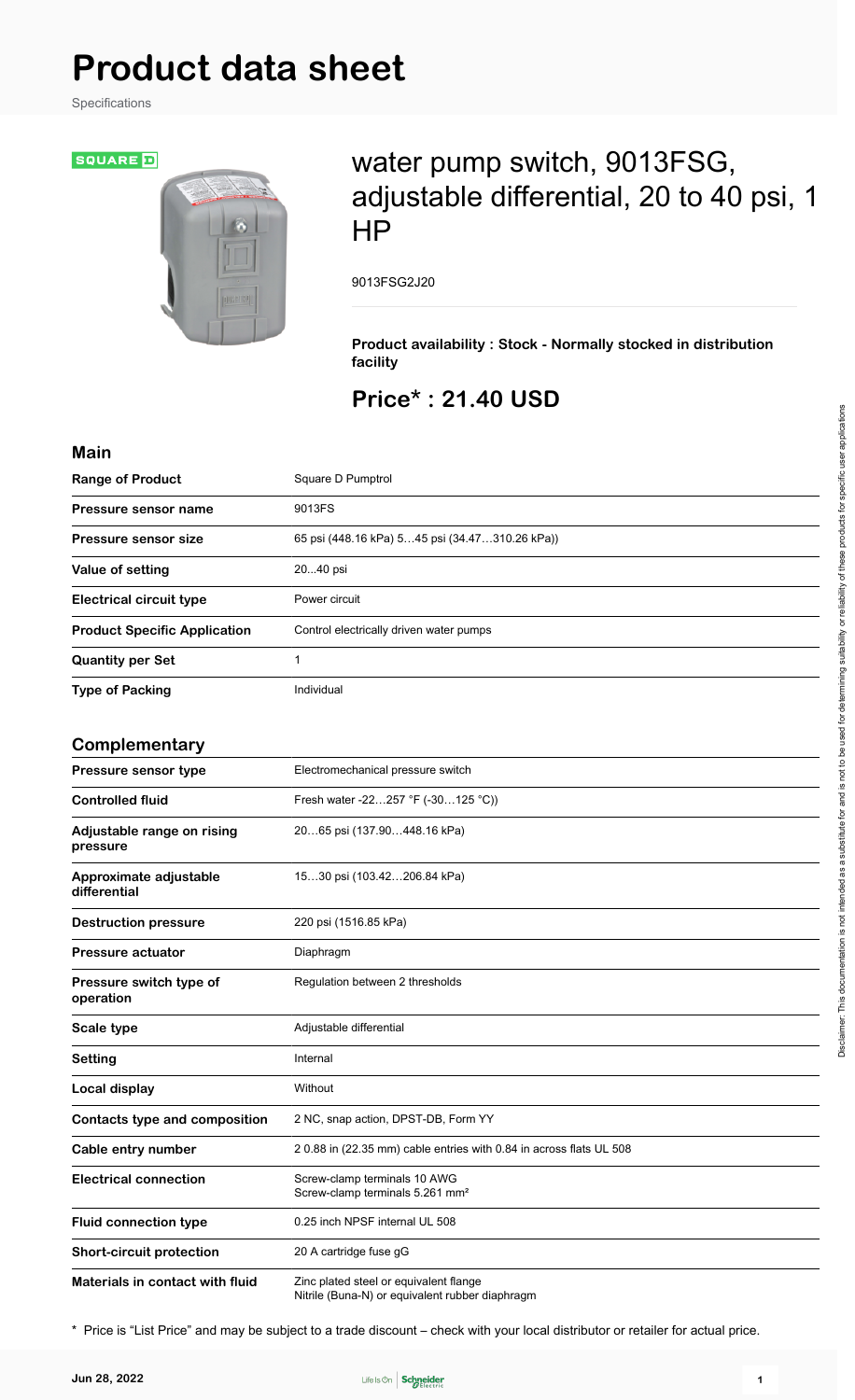| <b>Material</b>               | Polypropylene Cover<br>Noryl thermoplastic resin or equivalent Cover                                                                                                                                   |
|-------------------------------|--------------------------------------------------------------------------------------------------------------------------------------------------------------------------------------------------------|
| <b>Operating position</b>     | Any position                                                                                                                                                                                           |
| Motor power kW                | 1.5 kW 2 hp)230 V AC, 1 phase<br>1.1 kW 1.5 hp)115 V AC, 1 phase<br>1.5 kW 2 hp)115 V AC, 3 phase<br>2.2 kW 3 hp)230 V AC, 3 phase<br>0.75 kW 1 hp)460 V AC, 3 phase<br>0.75 kW 1 hp)575 V AC, 3 phase |
| <b>Electrical durability</b>  | 100000 cycles 10 cyc/mn                                                                                                                                                                                |
| <b>Mechanical durability</b>  | 300000 cycles                                                                                                                                                                                          |
| <b>Terminal block type</b>    | 4 terminals                                                                                                                                                                                            |
| <b>Maximum operating rate</b> | 10 cyc/mn                                                                                                                                                                                              |
| [Ui] rated insulation voltage | 575 V UL 508                                                                                                                                                                                           |
| <b>Net Weight</b>             | 1 lb(US) (0.45 kg)                                                                                                                                                                                     |
| Repeat accuracy               | $+/- 3 \%$                                                                                                                                                                                             |
| Terminals description ISO n°1 | $L2-T2$<br>$L1-T1$                                                                                                                                                                                     |
| Width                         | 2.78 in (70.61 mm)                                                                                                                                                                                     |
| Height                        | 2.8 in (71.12 mm)                                                                                                                                                                                      |
| <b>Depth</b>                  | 3.76 in (95.50 mm)                                                                                                                                                                                     |
| <b>Factory modification</b>   |                                                                                                                                                                                                        |

#### **Environment**

| <b>Standards</b>                                       | CE.<br><b>UL 508</b><br>NSF ANSI 61 Annex G |
|--------------------------------------------------------|---------------------------------------------|
| <b>Ambient Air Temperature for</b><br><b>Operation</b> | $-33257$ °F ( $-36125$ °C)                  |
| <b>Ambient Air Temperature for</b><br><b>Storage</b>   | $-33257$ °F ( $-36125$ °C)                  |
| <b>Protective treatment</b>                            | None                                        |
| <b>NEMA</b> degree of protection                       | NEMA 1 UL 50                                |
| IP degree of protection                                | IP20 conforming to IEC 60529                |
| <b>Product Certifications</b>                          | CSA file LR25490<br>UL listed file E12158   |

### **Ordering and shipping details**

| Category                 | 21534-9013 FSG, FYG (INDIVIDUAL - CP7I) |
|--------------------------|-----------------------------------------|
| <b>Discount Schedule</b> | CP7I                                    |
| <b>GTIN</b>              | 3389119057080                           |
| Nbr. of units in pkg.    |                                         |
| Package weight(Lbs)      | 13.60 oz (385.554 g)                    |
| Returnability            | Yes                                     |
| Country of origin        | МX                                      |

#### **Packing Units**

| Unit Type of Package 1 | PCE                |
|------------------------|--------------------|
| Package 1 Height       | 4.00 in (10.16 cm) |
| Package 1 width        | 3.90 in (9.906 cm) |